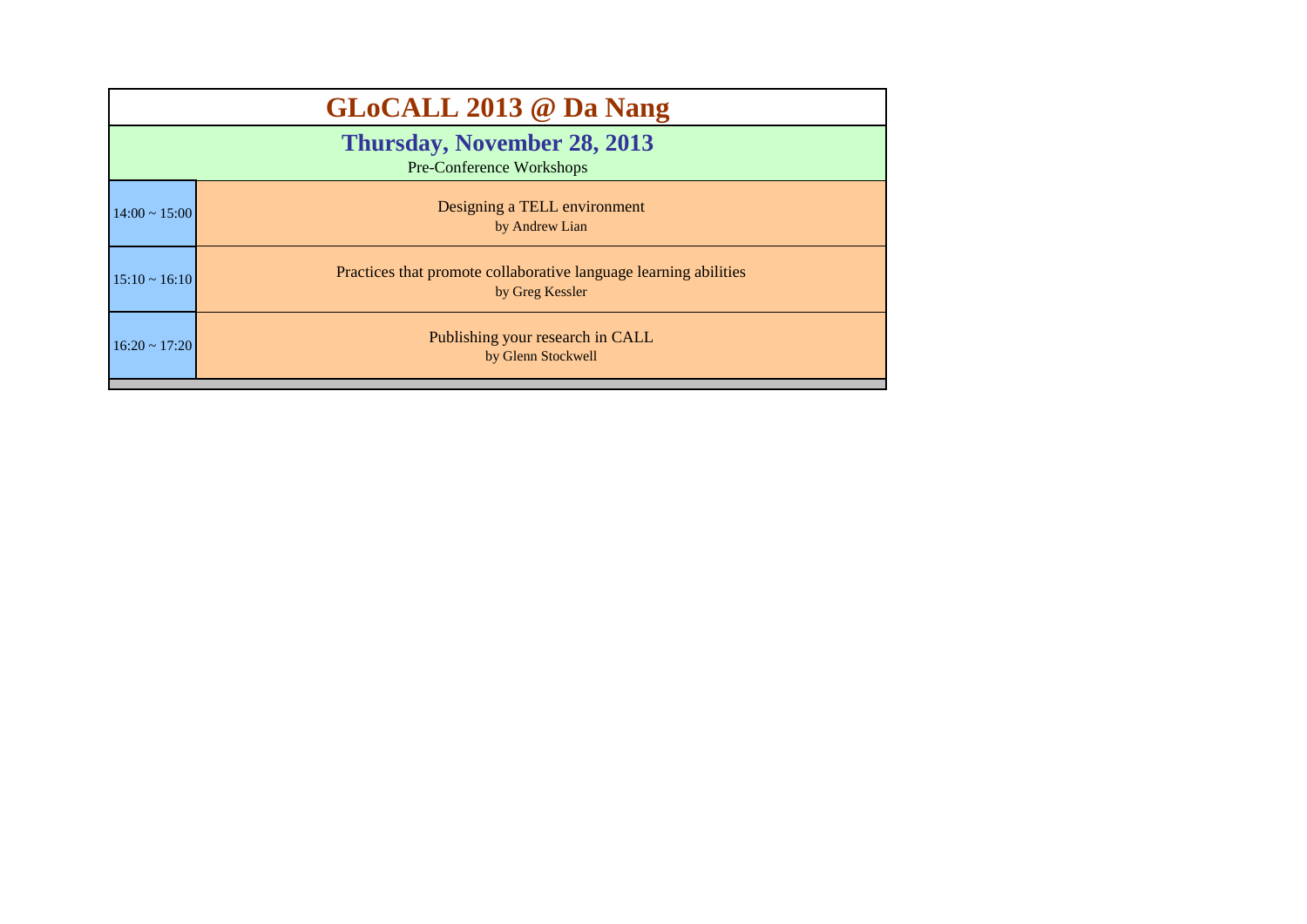| <b>GLoCALL 2013 @ Da Nang</b>           |                                                                                                                                                                                                                                                                                                                                                                                                                                                                                                                                                                                                                                                                                                                                                                                                                                                                                                                 |                                                                                                                                                                                                                             |                                                                                                                                                                     |                                                                                                                                                             |                                                                                                        |                                                                                                                                                             |
|-----------------------------------------|-----------------------------------------------------------------------------------------------------------------------------------------------------------------------------------------------------------------------------------------------------------------------------------------------------------------------------------------------------------------------------------------------------------------------------------------------------------------------------------------------------------------------------------------------------------------------------------------------------------------------------------------------------------------------------------------------------------------------------------------------------------------------------------------------------------------------------------------------------------------------------------------------------------------|-----------------------------------------------------------------------------------------------------------------------------------------------------------------------------------------------------------------------------|---------------------------------------------------------------------------------------------------------------------------------------------------------------------|-------------------------------------------------------------------------------------------------------------------------------------------------------------|--------------------------------------------------------------------------------------------------------|-------------------------------------------------------------------------------------------------------------------------------------------------------------|
|                                         | <b>Friday, November 29, 2013</b>                                                                                                                                                                                                                                                                                                                                                                                                                                                                                                                                                                                                                                                                                                                                                                                                                                                                                |                                                                                                                                                                                                                             |                                                                                                                                                                     |                                                                                                                                                             |                                                                                                        |                                                                                                                                                             |
| $8:30 \sim 9:00$                        |                                                                                                                                                                                                                                                                                                                                                                                                                                                                                                                                                                                                                                                                                                                                                                                                                                                                                                                 |                                                                                                                                                                                                                             |                                                                                                                                                                     | Registration                                                                                                                                                |                                                                                                        |                                                                                                                                                             |
| $9:00 \sim 9:20$                        |                                                                                                                                                                                                                                                                                                                                                                                                                                                                                                                                                                                                                                                                                                                                                                                                                                                                                                                 |                                                                                                                                                                                                                             |                                                                                                                                                                     | <b>Opening Ceremony</b>                                                                                                                                     |                                                                                                        |                                                                                                                                                             |
| $9:20 \sim 10:10$                       |                                                                                                                                                                                                                                                                                                                                                                                                                                                                                                                                                                                                                                                                                                                                                                                                                                                                                                                 | <b>Plenary Session #1</b><br>Language Policy and Technology Application: A Panorama from Vietnam<br>Nguyen Ngoc Hung                                                                                                        |                                                                                                                                                                     |                                                                                                                                                             |                                                                                                        |                                                                                                                                                             |
| $10:10 \sim 10:30$                      |                                                                                                                                                                                                                                                                                                                                                                                                                                                                                                                                                                                                                                                                                                                                                                                                                                                                                                                 |                                                                                                                                                                                                                             |                                                                                                                                                                     | <b>Tea Break</b>                                                                                                                                            |                                                                                                        |                                                                                                                                                             |
|                                         | Room 1                                                                                                                                                                                                                                                                                                                                                                                                                                                                                                                                                                                                                                                                                                                                                                                                                                                                                                          | Room 2                                                                                                                                                                                                                      | Room <sub>3</sub>                                                                                                                                                   | Room 4                                                                                                                                                      | Room 5                                                                                                 | Room 6                                                                                                                                                      |
| Concurrent<br>Session 1                 | (7) Making Moodle more<br>suitable for the Asian<br>$10:35 \sim 11:10$ context -- Thomas Robb                                                                                                                                                                                                                                                                                                                                                                                                                                                                                                                                                                                                                                                                                                                                                                                                                   | (135) Investigating the ICT<br>needs of 'digital natives' in<br>the learning of English in a<br>private university in the<br>Philippines -- Edwina Bensal,<br><b>Edna Miraflores, Siew Ming</b><br>Thang & Neslie Carol Tan | (73) Online reading<br>metacognitive strategies<br>used by college students --<br>Ma. Joahna Estacio                                                                | (6) Encouraging Thai EFL<br>learners' recursive<br>progression through the<br>writing process with blogs<br>Onuma Lakarnchua &<br>Punchalee Wasanasomsithi  | (15) Peer assessment<br>through video recording --<br>Yasuko Okada                                     | (26) International friendship<br>& cultural exchange via the<br>Internet -- Bee Ling Ng                                                                     |
| Concurrent<br>Session 2                 | (29) Extensive reading and<br>Moodlereader in Oman --<br>11:15 ~ 11:50 James Scully & Jodi Lefort                                                                                                                                                                                                                                                                                                                                                                                                                                                                                                                                                                                                                                                                                                                                                                                                               | (132) Technology and<br>motivation in language<br>teaching and learning --<br><b>Glenn Stockwell</b>                                                                                                                        | $(42)$ Open up the world to<br>your students: Authentic<br>language learning by means<br>of safe global network --<br>Roelien Wierda, Diem<br>Hoang & Ron Barendsen | (19) Passive and active<br>voices in engineering papers<br>-- Makoto Shimizu &<br>Masaki Murata                                                             | (35) Small open online<br>course, with Ustream for a<br>remedial English course --<br>Syuhei Kimura    | (44) A tale of two cities:<br>Using English and the<br>Internet for cross-cultural<br>exchange -- Michael<br>Telafici & Zach Pinson                         |
| Concurrent<br>Session 3                 | (117) Using Moodle and the<br>Internet for teaching<br>$11:55 \sim 12:30$ English -- Francis Britto                                                                                                                                                                                                                                                                                                                                                                                                                                                                                                                                                                                                                                                                                                                                                                                                             | (39) Maximizing learner<br>autonomy through<br>hypermedia -- Thom<br>Thibeault                                                                                                                                              | (92) ASEAN, personal<br>learning environments,<br>rhizomes and TELL --<br><b>Andrew Lian</b>                                                                        | (37) Apologies, apology<br>strategies, and apology<br>expressions used for non-<br>apologies: A corpus-based<br>study -- Kenji Kitao & S.<br>Kathleen Kitao | (91) Using video clips as a<br>multimodal instruction for<br>EFL students' composition -<br>Luan Huynh | (94) Culture and language<br>across the curriculum $- A$<br>new old frontier? --<br><b>Stephane Charitos, Andrew</b><br>Ross & Nelleke Van<br>Deusen-Scholl |
| $12:35 \sim 13:25$                      |                                                                                                                                                                                                                                                                                                                                                                                                                                                                                                                                                                                                                                                                                                                                                                                                                                                                                                                 |                                                                                                                                                                                                                             |                                                                                                                                                                     | Lunch                                                                                                                                                       |                                                                                                        |                                                                                                                                                             |
| Poster<br>Session<br>$13:00 \sim 13:25$ | (79) Visual literacy & information design in English language teaching -- Huy Phung<br>(48) Lessons learned from running an online TESOL program -- Sonca Vo<br>(83) Multimedia use in teaching and learning English at Quang Binh University:<br>(51) Poetry, blogs and academic articles: Why not? -- Vĩnh Cố Nguyễn Phước & Vũ Lê<br>Opportunities and challenges -- Hang Le<br>(60) Learning English via games -- Dang Mai Linh Pham<br>(128) Investigating the non-majored students' problems in promoting autonomous<br>(62) Study English through Facebook -- Trân Nguyễn<br>learning when giving oral presentations -- Linh Trang Bach & Thi Tu Nguyen<br>(67) The Internet's effect to the quality of higher education: A case of Vietnam -- Mai<br>(131) Methods of Vietnamese teaching as a foreign language according to the theory of<br><b>Hoang Minh</b><br>John L. Austin -- Siriwong Hongsawan |                                                                                                                                                                                                                             |                                                                                                                                                                     |                                                                                                                                                             |                                                                                                        |                                                                                                                                                             |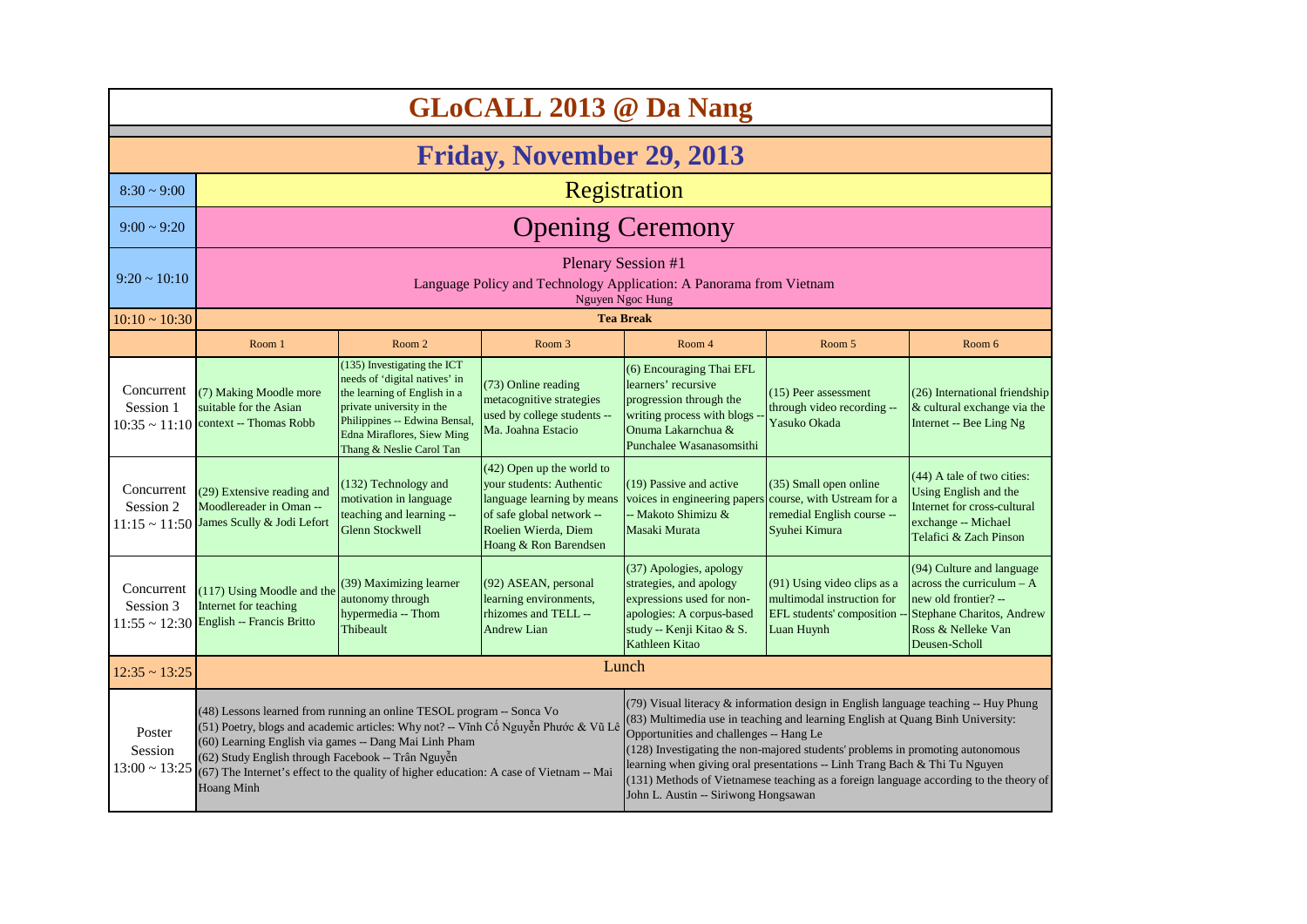| $13:30 \sim 14:20$                            |                                                                                                                                                        | <b>Plenary Session #2</b><br>Promoting Collaborative Activity and Abilities through Social and New Media<br><b>Greg Kessler</b>                                                                      |                                                                                                                                                               |                                                                                                                                                         |                                                                                                                                                                        |                                                                                                                              |
|-----------------------------------------------|--------------------------------------------------------------------------------------------------------------------------------------------------------|------------------------------------------------------------------------------------------------------------------------------------------------------------------------------------------------------|---------------------------------------------------------------------------------------------------------------------------------------------------------------|---------------------------------------------------------------------------------------------------------------------------------------------------------|------------------------------------------------------------------------------------------------------------------------------------------------------------------------|------------------------------------------------------------------------------------------------------------------------------|
|                                               | Room 1                                                                                                                                                 | Room 2                                                                                                                                                                                               | Room <sub>3</sub>                                                                                                                                             | Room 4                                                                                                                                                  | Room 5                                                                                                                                                                 | Room 6                                                                                                                       |
| Concurrent<br>Session 4<br>$14:25 \sim 15:00$ | (14) An activity using the<br>Moodle database module in<br>a blended learning<br>environment to practice all<br>four skills -- David<br>Campbell       | (41) Teaching English to<br>Saudi students through<br>emerging technologies --<br>Mohammad Rabb Khan &<br>Ali Mohammad Al-Asmari                                                                     | (87) Educational and<br>administrative benefits of<br>using a learning<br>management system in a<br>large EFL program in Japan<br>- Michael Crawford          | (58) Using free online<br>corpora in the language<br>classroom to promote<br>collocations and natural<br>-chunks of language --<br><b>Daniel Ruelle</b> | (80) ICT in English learning:<br>Children's voices from<br>Malaysian rural school -- Sook<br>Jhee Yoon, Choon Keong Tan<br>Kean Wah Lee, Shi Ing Ng &<br>Yong Wei Chua | (108) From PowerPoint to<br>practice: Effective<br>PowerPoint use in the EAP<br>classroom -- Robert Truong<br>Ongcoy         |
| Concurrent<br>Session 5<br>$15:05 \sim 15:40$ | (31) Nurturing reflective<br>learning: The use of Moodle<br>based reflective journal<br>activity -- Tin Dang                                           | (116) Introducing digital<br>storytelling in Malaysian<br>classrooms: Analysis of the<br>challenges faced through the<br>Activity Theory's lens -- Siew<br>Ming Thang, Yit Sim Lee &<br>Hazita Azman | (45) Using CALL to expose<br>students to world Englishes<br>A case in Vietnam -- Xuan<br>Hoang                                                                | (86) New perspectives on<br>coursebooks evaluation: A<br>corpus-based study -- Amin<br>Dehghan & Richard Watson<br>Todd                                 | (84) Wiki application to a<br>pre-service EFL teacher<br>preparation course:<br><b>Exploring its effectiveness</b><br>and problems -- Kham Bao                         | (32) Online language and<br>cultural exchanges:<br>Collaborate or cooperate? --<br><b>Eric Hagley</b>                        |
| $15:45 \sim 16:05$                            |                                                                                                                                                        |                                                                                                                                                                                                      |                                                                                                                                                               | <b>Tea Break</b>                                                                                                                                        |                                                                                                                                                                        |                                                                                                                              |
| Concurrent<br>Session 6<br>$16:10 \sim 16:45$ | (98) Teaching<br>pronunciation using Moodle<br>- Viet Anh Khoa                                                                                         | (70) CALL and blended<br>learning: Are the students<br>really autonomous? --<br>Nathalie Ticheler                                                                                                    | (101) Speech analyzer and<br>the acoustic evidence for<br>teaching English<br>pronunciation -- Hung Ngu                                                       | (54) Applying the method of<br>corpus-based analysis to<br>analysing English discourse<br>Phuc Tran Huu                                                 | $(65)$ Learning about<br>computer-assisted language<br>learning: Online tools and<br>professional development --<br>Jeong-Bae Son                                      | (27) Using DynEd to<br>improve English proficiency<br>for Vietnamese teachers of<br>English at primary school --<br>Nhu Pham |
| Concurrent<br>Session 7<br>$16:50 \sim 17:25$ | (99) Student attitudes<br>towards computer-mediated<br>extensive reading/listening<br>homework using the<br>Moodle CMS -- Peter Gobel<br>& Makimi Kano | (25) Enhancing ESP skills<br>for business communication<br>via e-learning: Developing<br>video-based materials<br>focusing on Indian English<br>Kazunori Nozawa                                      | (115) Learning speaking<br>skills through online cartoon classroom? Findings from a<br>clips -- Huong Quynh Tran,<br>Thi Thu Ha Nguyen &<br>Minh Thanh Nguyen | (34) To flip or not to flip the<br>Malaysian undergraduate<br>course -- Kean Wah Lee &<br>Shi Ing (JC) Ng                                               | (106) Designing an online<br>TESOL doctoral program<br>for HCM-USSH:<br>Challenges and<br>opportunities -- Thi Ngoc<br>Dung Nguyen                                     | $(63)$ Motivation and<br>performance of USM<br>students in DynEd classes --<br>Jacinta Pueyo                                 |
| $17:30 \sim 17:50$                            | PacCALL Annual General Meeting (Room 2)<br><b>APACALL Annual General Meeting (Room 1)</b>                                                              |                                                                                                                                                                                                      |                                                                                                                                                               |                                                                                                                                                         |                                                                                                                                                                        |                                                                                                                              |
| $18:30 \sim 21:00$                            | <b>Conference Dinner</b>                                                                                                                               |                                                                                                                                                                                                      |                                                                                                                                                               |                                                                                                                                                         |                                                                                                                                                                        |                                                                                                                              |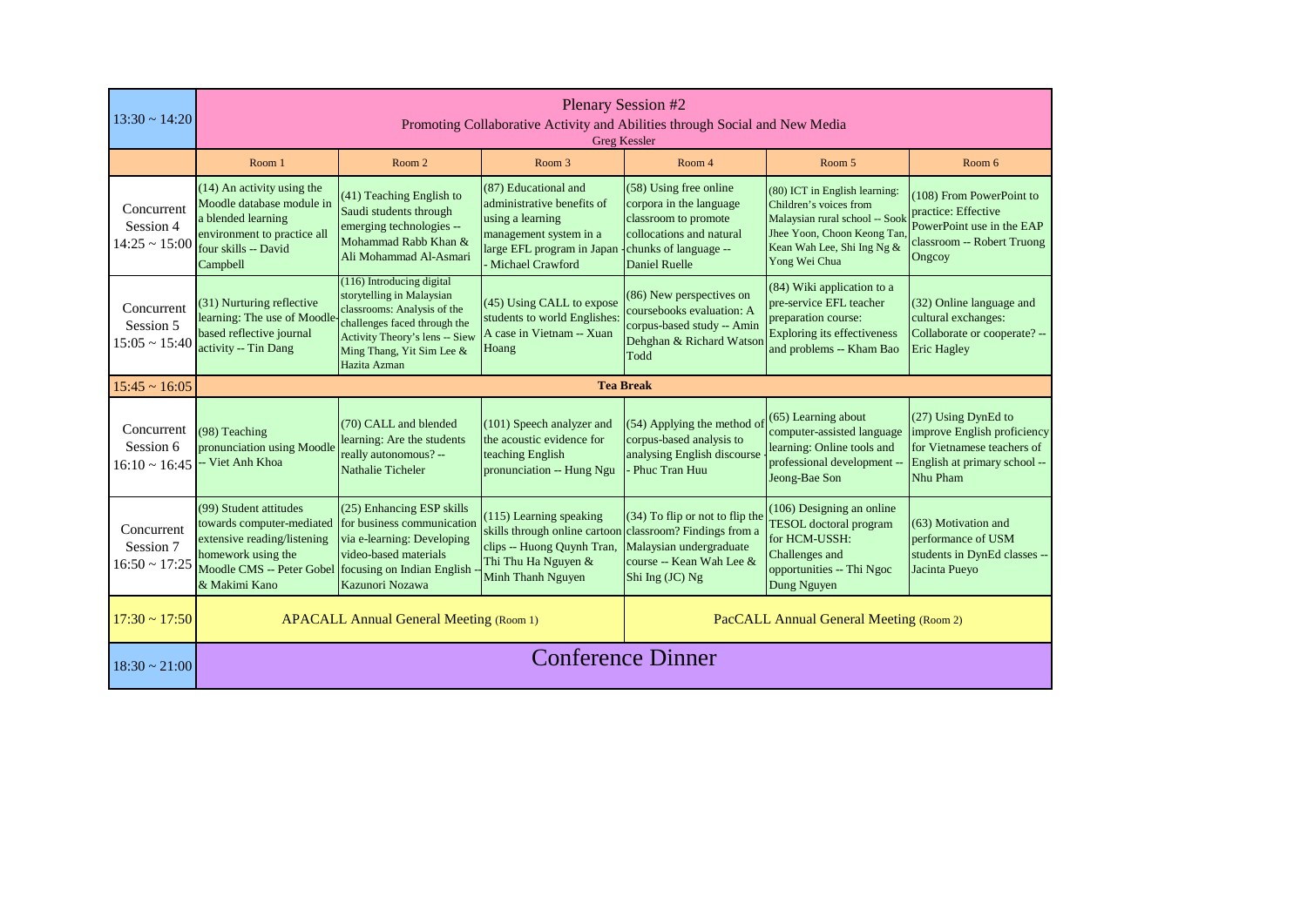|                                                | <b>GLoCALL 2013 @ Da Nang</b>                                                                                                                                                                                               |                                                                                                                                             |                                                                                                                                                                                                                     |                                                                                                                                                 |                                                                                                                                                                                    |                                                                                                                                       |
|------------------------------------------------|-----------------------------------------------------------------------------------------------------------------------------------------------------------------------------------------------------------------------------|---------------------------------------------------------------------------------------------------------------------------------------------|---------------------------------------------------------------------------------------------------------------------------------------------------------------------------------------------------------------------|-------------------------------------------------------------------------------------------------------------------------------------------------|------------------------------------------------------------------------------------------------------------------------------------------------------------------------------------|---------------------------------------------------------------------------------------------------------------------------------------|
|                                                | <b>Saturday, November 30, 2013</b>                                                                                                                                                                                          |                                                                                                                                             |                                                                                                                                                                                                                     |                                                                                                                                                 |                                                                                                                                                                                    |                                                                                                                                       |
| $8:30 \sim 8:40$                               |                                                                                                                                                                                                                             |                                                                                                                                             | Welcome & Housekeeping                                                                                                                                                                                              |                                                                                                                                                 |                                                                                                                                                                                    |                                                                                                                                       |
| $8:40 \sim 9:30$                               |                                                                                                                                                                                                                             | <b>Plenary Session #3</b><br>Theory in Computer-Assisted Language Learning: Complexities and Challenges<br><b>Glenn Stockwell</b>           |                                                                                                                                                                                                                     |                                                                                                                                                 |                                                                                                                                                                                    |                                                                                                                                       |
| $9:30 \approx 9:50$                            |                                                                                                                                                                                                                             |                                                                                                                                             |                                                                                                                                                                                                                     | <b>Tea Break</b>                                                                                                                                |                                                                                                                                                                                    |                                                                                                                                       |
|                                                | Room 1                                                                                                                                                                                                                      | Room 2                                                                                                                                      | Room 3                                                                                                                                                                                                              | Room 4                                                                                                                                          | Room 5                                                                                                                                                                             | Room 6                                                                                                                                |
| Concurrent<br>Session 8<br>$9:55 \sim 10:30$   | (30) Computer self-efficacy,<br>managers' requirements and<br>professional development in a<br>university language centre --<br>James Scully, Louise Greenwood,<br>Victoria Tuzlukova, Henrick<br>Borger & Jamila Al Siyabi | (85) Developing a blended<br>learning model of teaching<br>foreign languages optimized<br>for an offline college in<br>Korea -- Jungtae Kim | (104) Opening and closing a<br>conversation and politeness<br>markers used by Filipino<br>teenagers in a dyadic<br>synchronic computer mediated multimedia technology -- Yogi<br>communication -- Jeanne<br>Purpura | (20) Designing and building<br>the exercise model of English<br>technical vocabularies using<br>Widiawati & Sri Danaryani                       | (24) Mobile assisted<br>language learning in<br>improving TOEIC scores in<br>Japan -- Hiroyuki Obari                                                                               | (40) Teaching reading and<br>writing to EFL learners in a<br>Web 2.0 way: How Edmodo<br>can help -- Tuan Anh<br>Nguyen                |
| Concurrent<br>Session 9                        | $(23)$ What is the current<br>state of teacher preparation<br>$10:35 \sim 11:10$ for CALL -- Greg Kessler                                                                                                                   | (95) Factors that influence<br>language learners' ICT use -<br>Tadayoshi Kaya                                                               | $(105)$ Linguistic complexity<br>of task-based computer-<br>mediated communication --<br><b>Geff Heathman</b>                                                                                                       | (81) Orienting students to<br>Quizlet for vocabulary<br>learning -- Cheryl DiCello                                                              | (43) Mobile assisted language<br>learning at HCMC University<br>of Education, Vietnam:<br>Opportunities and challenges<br>for self-regulated learning --<br>Vu Nguyen & Van Nguyen | (55) Edmodo: A practical<br>web 2.0 tool for<br>autonomous learning --<br><b>Robert Werner</b>                                        |
| Concurrent<br>Session 10<br>$11:15 \sim 11:50$ | (107) Computer-based<br>assessment of creativity for<br>English language student<br>teachers -- Tan Choon<br>Keong, Lee Kean Wah &<br>Yoon Sookm Jhee                                                                       | (114) Introducing students<br>to academic conferences<br>through blended simulations<br>- Joseph Dias                                       | (28) The sociotechnical<br>affordances of computer-<br>mediated communication: A<br>Vietnamese context -- Long<br>Nguyen & Hoa Phan                                                                                 | (82) Explicit vocabulary<br>learning with multimedia<br>glosses: Can visual<br>annotations enhance L2 text<br>comprehension? -- Takeshi<br>Sato | (64) Are mobile<br>technologies impacting EFL<br>classrooms? -- James Pagel<br>& Stephan Lambacher                                                                                 | (57) Creating interactive<br>exercises with a<br>combination of Hot Potatoes<br>and MS Word -- Quang Ha<br>Ho                         |
| Concurrent<br>Session 11<br>$11:55 \sim 12:30$ | (93) Technology learning<br>initiatives - What are your<br>choices? -- Stephane Charitos,<br>Andrew Ross, Nelleke Van<br>Deusen-Scholl & Bill<br>Koulopoulos                                                                | (118) Affecting outcomes:<br>Harnessing the power of<br>student beliefs -- Stella<br>Millikan & Mark Howarth                                | (38) Preparing hypermedia<br>language learning materials<br>with FLAn -- Thom<br>Thibeault                                                                                                                          | (119) Vocabulary learning<br>by sharing "Digital Skits" -<br>Kazumichi Enokida                                                                  | (88) Learner autonomy and<br>learners' voice with mobile<br>assisted language learning<br><b>Bao Thai</b>                                                                          | $(113)$ Comparing<br>Smartphone dictionary apps<br>and e-dictionary: How the<br>difference affected EFL<br>learning -- Toshiko Koyama |
| $12:35 \sim 13:25$                             |                                                                                                                                                                                                                             |                                                                                                                                             | Lunch                                                                                                                                                                                                               |                                                                                                                                                 |                                                                                                                                                                                    |                                                                                                                                       |
| $13:30 \sim 14:20$                             |                                                                                                                                                                                                                             | Awareness-Raising in a Technology-Supported Language-Learning Environment: Concepts, Challenges and Solutions                               | <b>Plenary Session #4</b>                                                                                                                                                                                           | <b>Andrew Lian</b>                                                                                                                              |                                                                                                                                                                                    |                                                                                                                                       |
|                                                | Room 1                                                                                                                                                                                                                      | Room 2                                                                                                                                      | Room 3                                                                                                                                                                                                              | Room 4                                                                                                                                          | Room 5                                                                                                                                                                             | Room 6                                                                                                                                |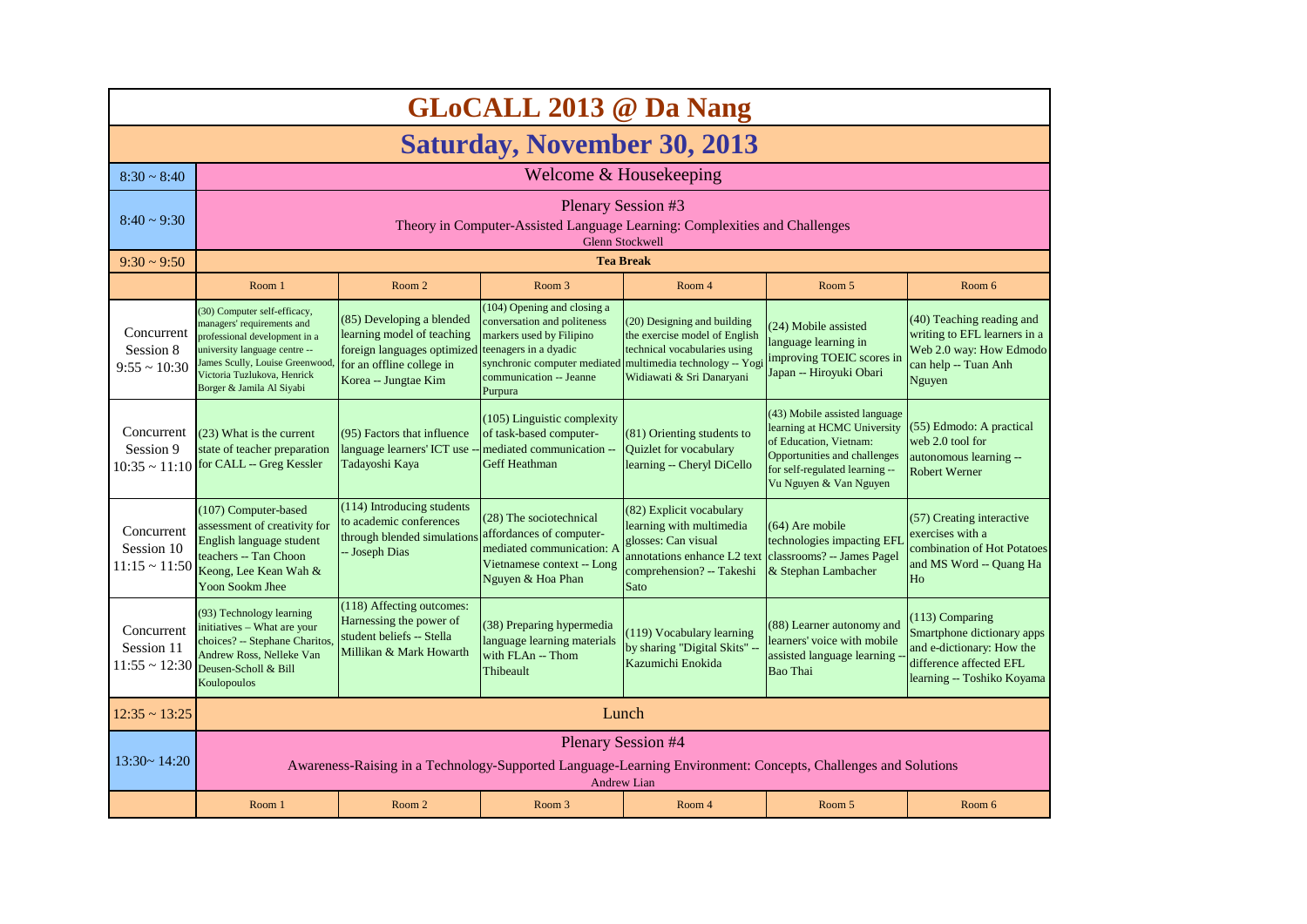| Concurrent<br>Session 12 | (68) Using a task-based<br>syllabus to create Weebly<br>$14:25 \sim 15:00$ projects -- Lesley Newman                                                                             | $(120)$ The implementation<br>of CALL at Vietnamese<br>high schools -- Tuyen Le<br>Thi Anh | (89) Using "American<br>$\left[\text{Master}^{\text{top}}\right]$ program in learning $\left \text{Groups to encourage}\right $<br>communicative skills in<br>daily situations -- Phuong<br>Tran Thi Ngoc & Nguyen<br>Pham Ho Trong | (56) Using Facebook<br>students to contribute peer<br>evaluations in writing --<br>Thinh Nguyen | $(102)$ Integrating<br>cooperative and mobile<br>learning -- Jessica Peterson                                                                       | (59) Software for statement<br>analysis research: A study<br>on linguistic cues to<br>deception -- Nhu Nguyen<br>Thi Quynh & Hai Tran<br>Quang |
|--------------------------|----------------------------------------------------------------------------------------------------------------------------------------------------------------------------------|--------------------------------------------------------------------------------------------|-------------------------------------------------------------------------------------------------------------------------------------------------------------------------------------------------------------------------------------|-------------------------------------------------------------------------------------------------|-----------------------------------------------------------------------------------------------------------------------------------------------------|------------------------------------------------------------------------------------------------------------------------------------------------|
| $15:05 \sim 15:25$       |                                                                                                                                                                                  |                                                                                            |                                                                                                                                                                                                                                     | <b>Tea Break</b>                                                                                |                                                                                                                                                     |                                                                                                                                                |
| Concurrent<br>Session 13 | (69) A content-based<br>computer assisted language<br>learning module for<br>$15:30 \sim 16:05$ advanced Chinese learners -- through online activities --<br><b>Lihsien Yang</b> | $(122)$ Promoting<br>collaborative and<br>independent learning<br>Linh Phung               | (96) Fostering international<br>awareness through the chat<br>room -- David Watkins<br>Reedy, James W. Pagel &<br>Sachiho Mori                                                                                                      | (90) The use of Facebook<br>Group in teaching English<br>skills -- Thi Thanh Huong<br>Nguyen    | $(111)$ The initial<br>development of the<br>computer-assisted scoring<br>system for TOEFL iBT<br>writing tests -- Huu Duc<br>Pham & Ngoc Tu Nguyen | $(126)$ CALL and the<br>learning of world Englishes<br>Thu Nguyen                                                                              |
| $16:10 \sim 16:40$       | Colloquium<br>Local and global perspectives on CALL<br>Jeong-Bae Son, Greg Kessler, Glenn Stockwell, Andrew Lian, Nguyen Ngoc Hung & Siew Ming Thang                             |                                                                                            |                                                                                                                                                                                                                                     |                                                                                                 |                                                                                                                                                     |                                                                                                                                                |
| $16:45 \sim 17:00$       | <b>Closing Ceremony</b>                                                                                                                                                          |                                                                                            |                                                                                                                                                                                                                                     |                                                                                                 |                                                                                                                                                     |                                                                                                                                                |